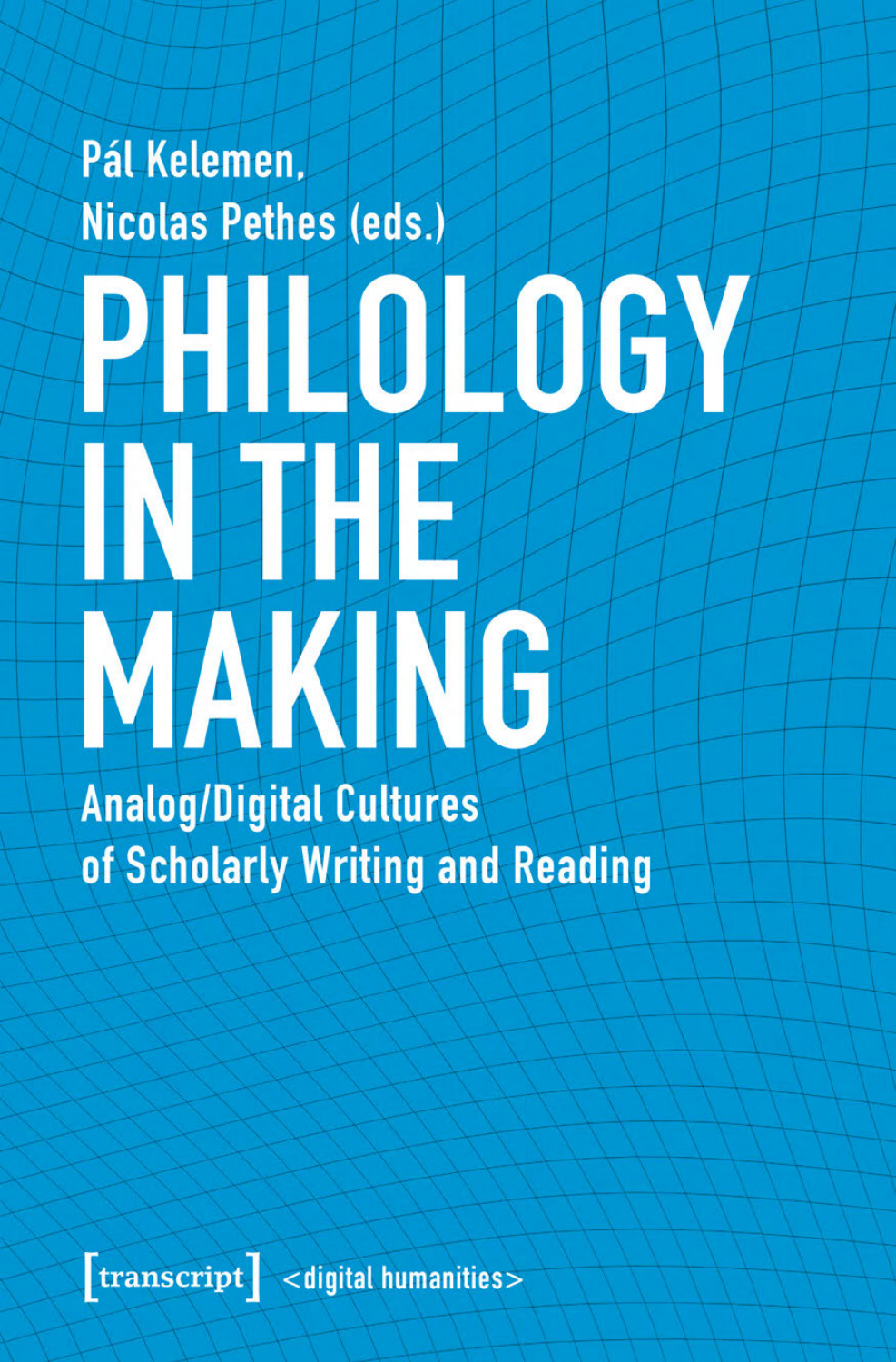# **From:**

*Pál Kelemen, Nicolas Pethes (eds.)* **Philology in the Making** Analog/Digital Cultures of Scholarly Writing and Reading

March 2019, 316 p., pb. 34,99 € (DE), 978-3-8376-4770-9 E-Book: PDF: 34,99 € (DE), ISBN 978-3-8394-4770-3

Philological practices have served to secure and transmit textual sources for centuries. However – this volume contends –, it is only in the light of the current radical media change labeled  $\rightarrow$ digital turn $\leftarrow$  that the material and technological prerequisites of the theory and practice of philology become fully visible. The seventeen studies by scholars from the universities of Budapest and Cologne assembled here investigate these recent transformations of our techniques of writing and reading by critically examining core approaches to the history and epistemology of the humanities. Thus, a broad praxeological overview of basic cultural techniques of collective memory is unfolded.

**Pál Kelemen** (Dr. phil.), born in 1977, teaches Comparative Literature at Eötvös Loránd Tudományegyetem in Budapest. His research includes material cultures of nineteenth century literature, the history and theory of philology, and the culture of everyday life.

**Nicolas Pethes** (Dr. phil.), born in 1970, teaches Modern German Literature with a focus on Media and Science Studies at the University of Cologne. His research includes cultural memory studies, literature and science studies, the theory of the novel, and actor network theories.

For further information: www.transcript-verlag.de/en/978-3-8376-4770-9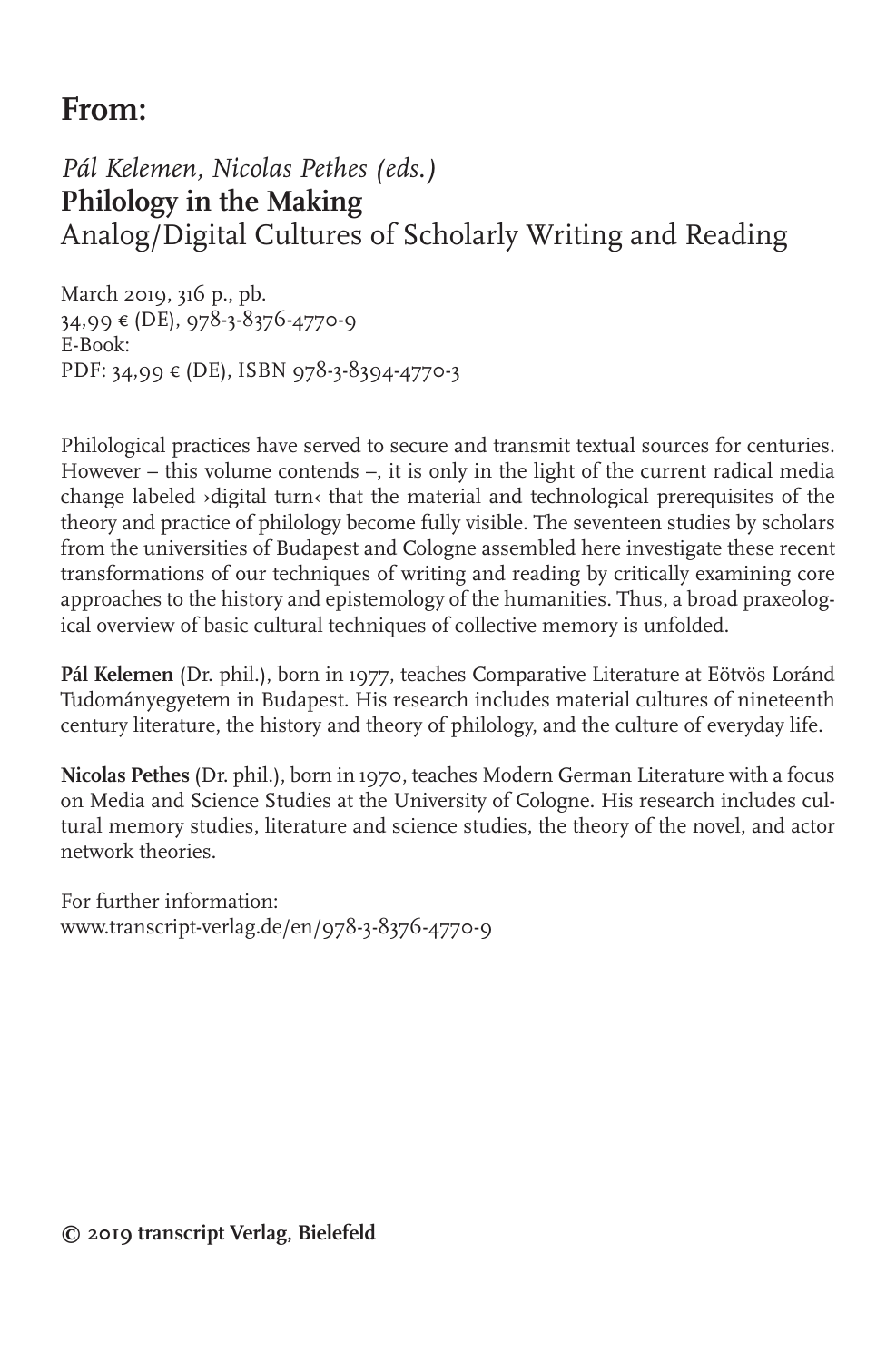## Table of contents

Introduction | 9

## 1. Theories

How We Read Towards an Ecological Philology | 19 *Hanjo Berressem*

#### "The Return to Philology"

About the Eternal Recurrence of a Theoretical Figure | 39 *Marcus Krause*

#### Pathological Philology

Desire, Lack & the Digital Humanities | 57 *Björn Sonnenberg-Schrank*

## 2. Materialities

The Hourglass Classics and the Dematerialization (or something else) of Philology | 73 *Ádám Rung*

#### Paper Mythology Extending the Material 'Milieus' of Literature and Philology | 93 *Nicolas Pethes*

#### The Literary Manuscript

A Challenge for Philological Knowledge Production | 109 *Livia Kleinwächter*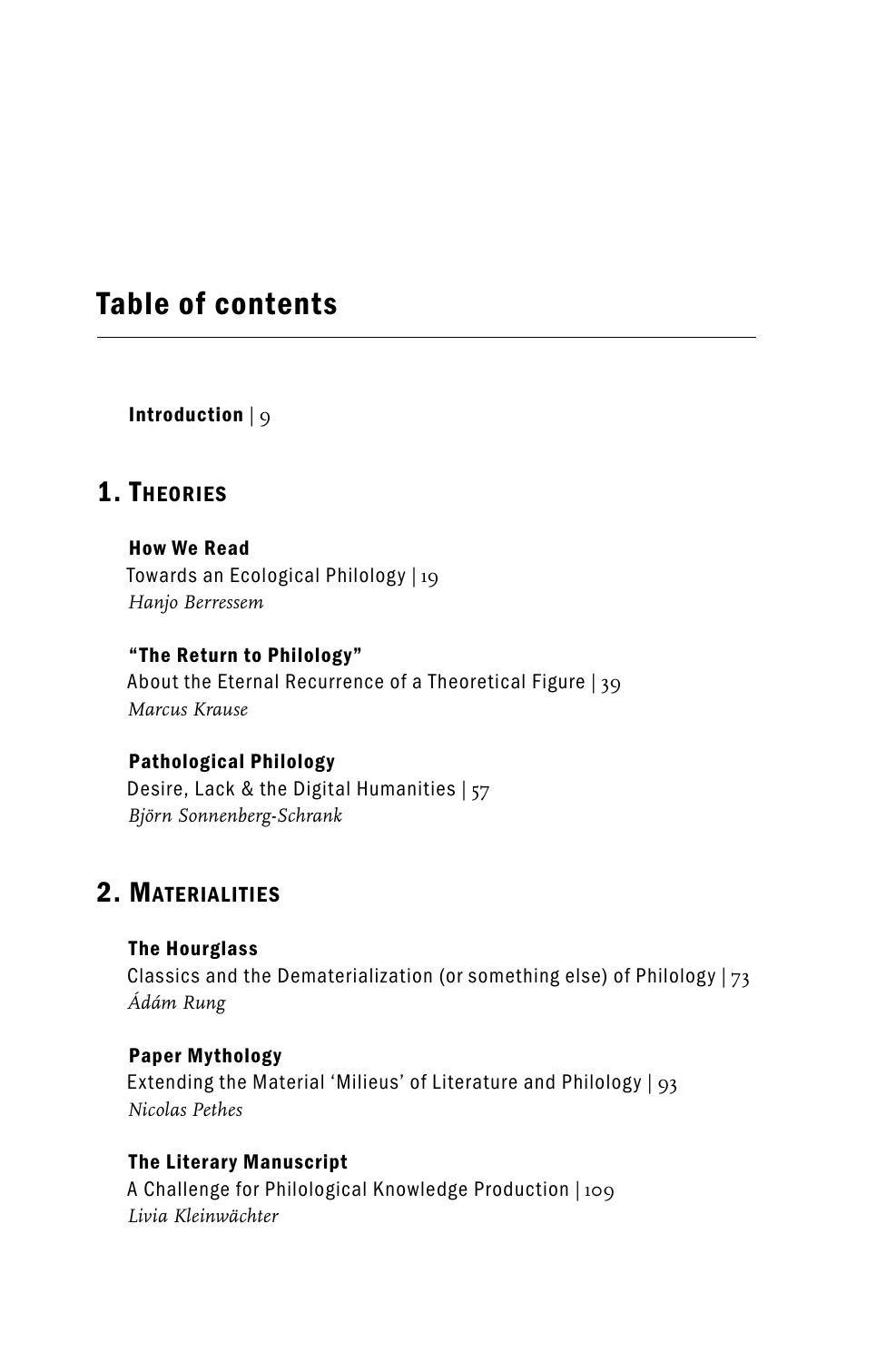#### From Abstraction to Inscription and Back Again

(Reverse) Blackboxing described by Aaron Bernstein and Bruno Latour | 129 *Charlotte Jaekel*

#### On-the-Table

Text Curating in the Electronic Age | 147 *Júlia Tóth-Czifra*

### 3. Practices

#### Opening, Turning, Closing

The Cultural Technology of Browsing and the Differences between the Book as an Object and Digital Texts | 161 *Matthias Bickenbach*

#### Combination of Order and Disorder

The Slip Box as a Medium for Second Order Communication | 175 *Charlotte Coch*

#### Fractures of Writing

Space Production and Graphic Surfaces | 185 *Gábor Mezei*

#### New Practices = New Conditions?

Interrelations of Practical Approaches, Methodologies, and Theoretical Concepts in Digital Literary Studies | 197 *Julia Nantke*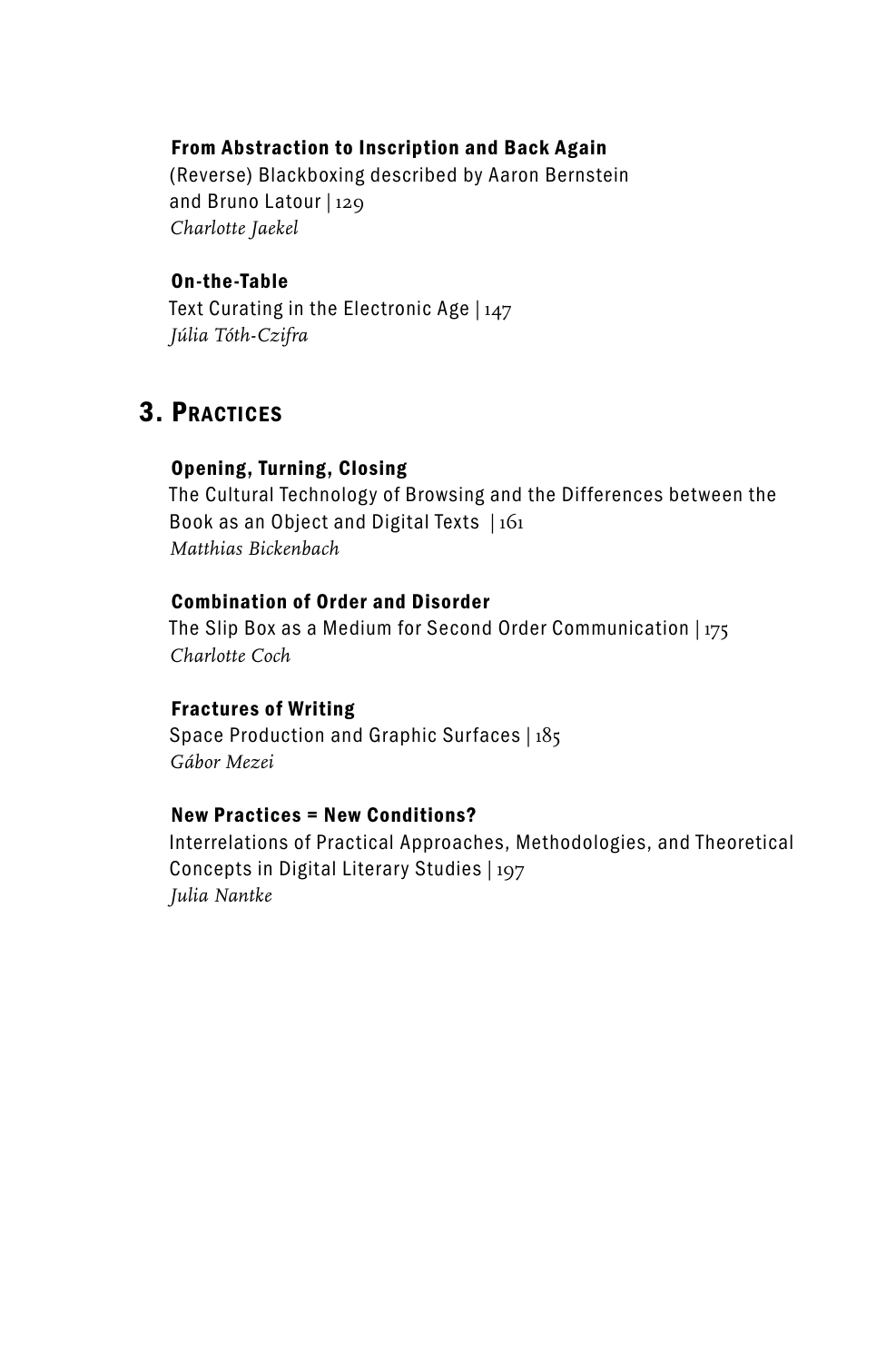## 4. Technologies

#### Sites of Digital Humanities

About Virtual Research Environments | 219 *Gábor Palkó*

#### The Intertextual Frontiers of Vergil's "Empire without Limit"

Digital Comments on *Aeneid* 1.278-9 | 229 *Dániel Kozák* 

#### Calendar View

Digitization and Big Data in the Historical Daily Press Research | 257 *Amália Kerekes*

#### Micro and Macro, Close and Distant

History and Philology After the Digital Revolution | 269 *Gábor Vaderna*

#### Securing the Literary Evidence

Some Perspectives on Digital Forensics | 287 *Melinda Vásári*

On the authors  $|311$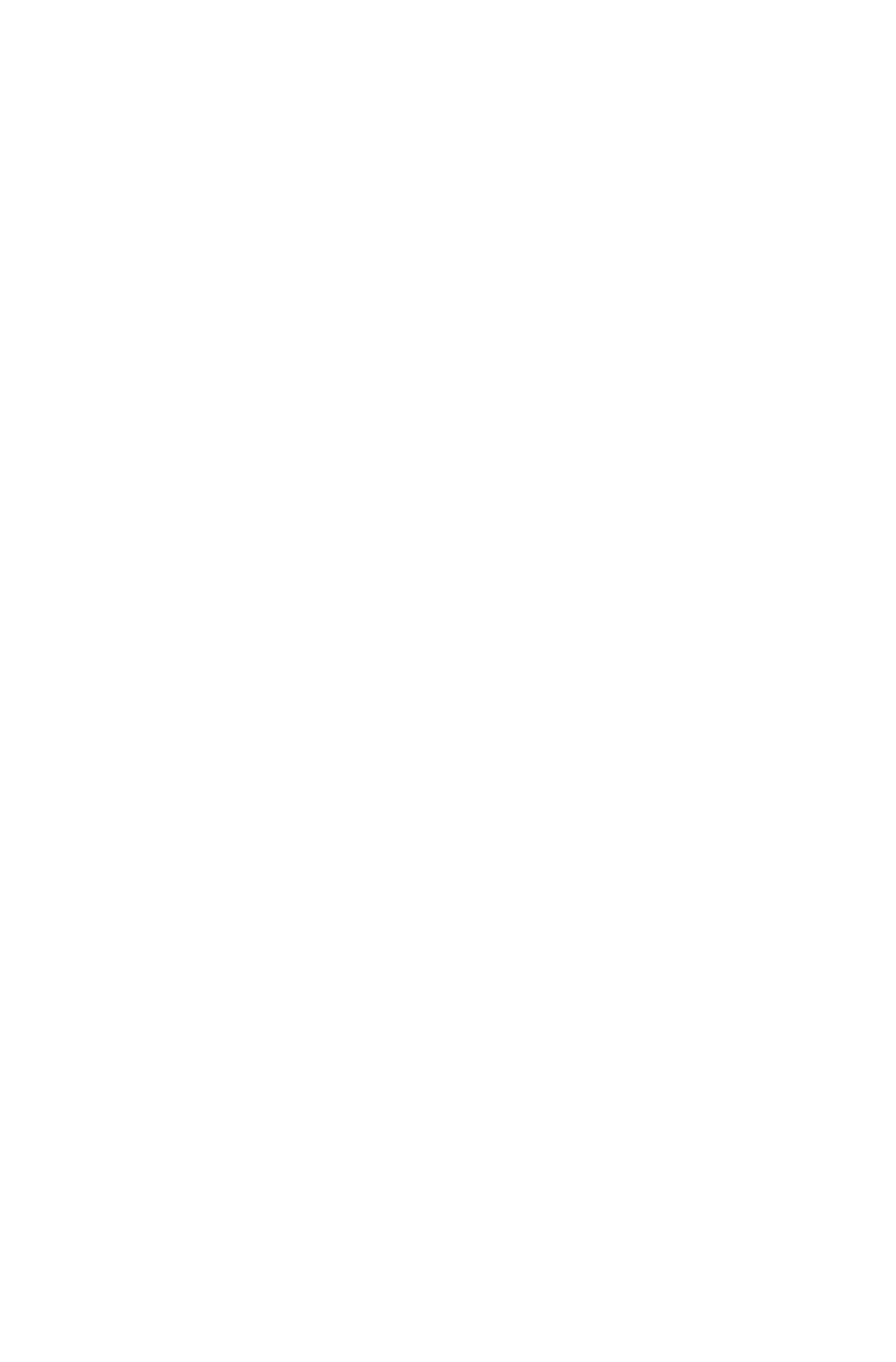## Introduction

How do we know what we do? For a long time, this question has been a subordinate one in the history of the sciences in general and within the self-concept of philology in particular, because both seemed to be focused on the objects of this knowledge and not on the processes of its production. In the natural sciences, the discipline of Science Studies began to question this hierarchy between knowledge and practice and to ask about the tacit knowledge of the materially conditioned processes of research, social rituals of scientific communication, and media technologies used for the distribution of results.<sup>1</sup> Science Studies are based on the "practical turn"<sup>2</sup> because they consider knowledge to emerge from technically and institutionally embedded practices rather than from 'rational' and 'goal oriented' accounts that are given in retrospect once a project is completed. Contrary to such accounts, contemporary Science Studies consider contingencies, accidents, and involuntary findings as well as social hierarchies, technical equipment, and personal interaction equally relevant for the process of establishing valid facts, standards, and formats within a field.<sup>3</sup> Science, as Bruno Latour famously put it, is not "ready made" but "science in the making", and scientific facts are constructions by an isolated professional community rather than representations of the world out there or empirical manifestations of theoretical ideas.4

<sup>1</sup> | Mario Biagioli (ed.), *The Science Studies Reader* (New York: Routledge, 1999).

<sup>2</sup> | Cf. David G. Stern, "The Practical Turn", in *The Blackwell Guide to the Philosophy of Social Sciences*, eds. Stephen P. Turner and Paul A. Roth (Malden e.a.: Blackwell, 2003), 185-206; cf. Andrew Pickering, *Science as Practice and Culture* (Chicago: University of Chicago Press, 1992).

<sup>3</sup> | Cf. Hans-Jörg Rheinberger, *Toward a History of Epistemic Things. Synthesizing Proteins in the Test Tube* (Stanford: Stanford University Press, 1997); Christoph Hoffmann: *Die Arbeit der Wissenschaften* (Zürich/Berlin: diaphanes, 2013).

<sup>4</sup> | Bruno Latour, *Sciene in Action.* How to Follow Scientists and Engineers Through Society (Harvard: Harvard University Press 1987)*,* 4; cf. Karin Knorr-Cetina, *The Manu-*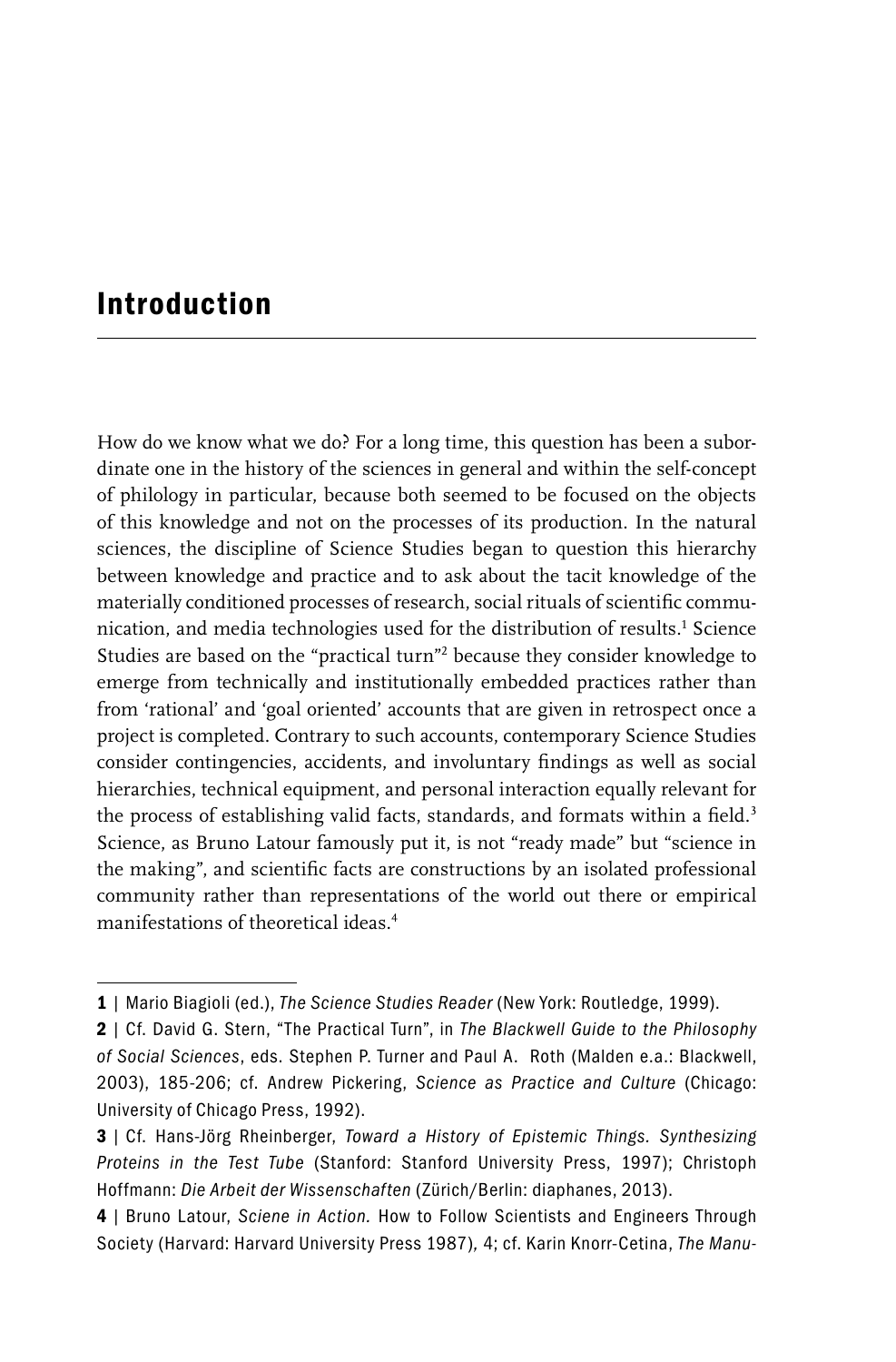In the light of the success of Science Studies it is surprising that analyses of knowledge making practices within the humanities are still rare.<sup>5</sup> One of the reasons for this delay could be that philological research has been carried out methodically and technologically almost unchanged for over two centuries – so the knowledge of philological practices has actually remained tacit due to their assumed self-evidence. For this reason, it is no coincidence that the interest in "philology in the making" arises at a time when this methodological and technological continuity faces a challenge: the challenge of digitization.<sup>6</sup> As we witness the growing impact of e-books, full text-databases, hypertext editions, distant reading projects, and open access publications,<sup>7</sup> our awareness that these technological changes may have fundamental consequences for our understanding not only of literature and culture but also of scholarship in the humanities is raised. While new media often claim to simply enhance, accelerate, or expand the spatial and temporal range of previous communication devices and the cultural concepts that derive from them, the suspicion grows that they actually establish new modes of collecting, storing, editing, interpreting, and teaching literary history and philological theory. And if it

*facture of Knowledge. An Essay on the Constructivist and Contextual Nature of Science* (Oxford: Pergamon Press, 1981).

<sup>5</sup> | Cf. Peter Becker/William Clark (eds.), *Little Tools of Knowledge. Historical Essays on Academic and Bureaucratic Practices* (Ann Arbor: University of Michigan Press, 2001); Steffen Martus/Carlos Spoerhase, "Praxeologie der Literaturwissenschaft", in *Geschichte der Germanistik* 35/36 (2009), 89-96, as well as the systematic account by Glenn Most (ed.), *Aporemata*, 5 vols. (Göttingen: Vandenhoek und Rupprecht, 1997-2001) and the suggestions by Hans Ulrich Gumbrecht, *The Powers of Philology. Dynamics of Textual Scholarship* (Urbana: University of Illinois Press, 2003).

<sup>6</sup> | Cf. Pál Kelemen/Ernö Kulcsár Szabó/Ábel Tamás (eds.), *Kulturtechnik Philologie*. *Zur Theorie des Umgangs mit Texten* (Heidelberg: Winter, 2011); Marcus Krause/Nicolas Pethes, "Scholars in Action. Zur Autoreferenz philologischen Wissens im medialen Wandel", in *Deutsche Vierteljahresschrift für Literaturwissenschaft und Geistesgeschichte* 91 (2017), 73-108.

<sup>7</sup> | Susan Schreibman/Ray Siemens/John Unsworth (eds.), *A New Companion to Digital Humanities* (Chichester: Wiley-Blackwell, 2016); Franco Moretti, *Graphs, Maps, Trees. Abstract Models for Literary History* (London: Verso, 2005); Adriaan Weel, *Changing our Textual Minds. Towards a Digital Order of Knowledge* (Manchester: Manchester University Press, 2011); Matthew L. Jockers, *Macroanalysis. Digital Methods and Literary History*, (Urbana: University of Illinois Press, 2011); Ann Burdick e.a., *Digital\_Humanities* (Cambridge MA/London: The MIT Press, 2012); Alan Gross/Joseph Harmon (ed.), *The Internet Revolution in the Sciences and the Humanities* (Oxford: Oxford University Press, 2016).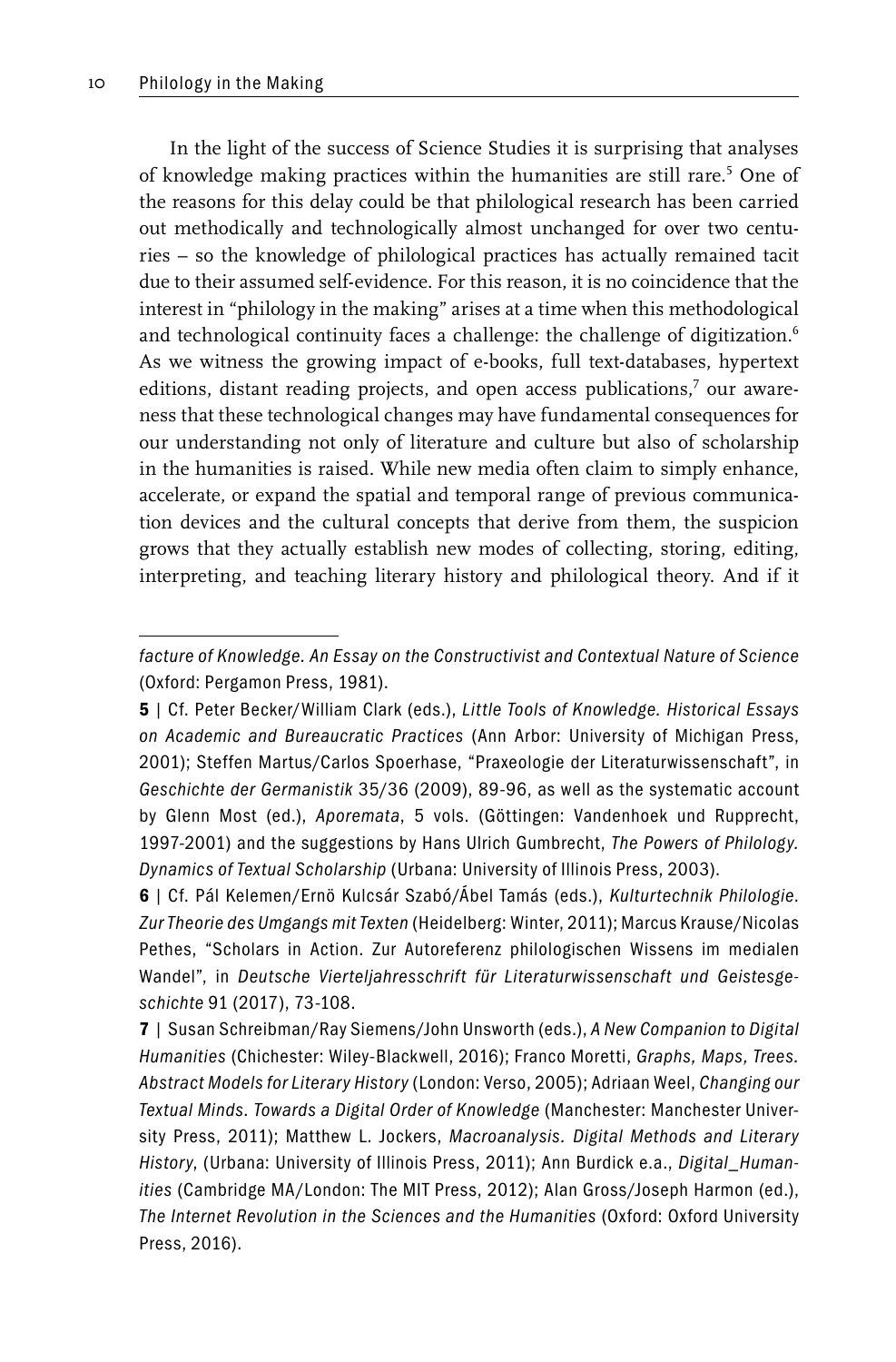is true that philology is "the fundamental science of human memory",<sup>8</sup> then the transfer of the praxeological approach from Science Studies to the study of philological practices is not only one possible extension of this methodological approach among many, but a crucial precondition for a fundamental understanding of the current consequences of the 'digital turn' for managing our cultural tradition as well as of the influence of our media technological competences on our self-understanding as a culture.

This awareness for the significance of media in philological scholarship also means to account for the actual materiality of objects and documents within the process of tradition. Contrary to an abstract notion of 'text' and the interpolation of its content or meaning, a praxeology of philological scholarship has to examine "the sociology of texts"<sup>9</sup> with respect to material specifities, medial differences, and everyday practices such as browsing, skimming, scrolling, and scanning. Thus, the concept of "material philology"<sup>10</sup> is extended far beyond the realm of book history and methodologies of editing.

The following articles will raise the question whether new media support or modify concepts of culture and tradition by examining philological practices such as collecting and comparing, archiving and editing, commenting and interpreting, quoting and referencing etc. with respect to the changes they underwent during the past two decades due to the introduction of digital media. They result from a two-year cooperation between the Departments of Literary Studies at the Universities of Budapest and Cologne, in the course of which the historical, methodological and theoretical prerequisites for such a philological praxeology were developed and discussed.11 Two research questions were at the center of this cooperation:

<sup>8</sup> | Jerome McGann, "Philology in a New Key", *Critical Inquiry* 39 (2013), 327-346: 345.

<sup>9</sup> | D.F. McKenzie, *Bibliography and the Sociology of Texts* (Cambridge: Cambridge University Press, 1999); Jerome McGann, *A Critique of Modern Textual Criticism* (Charlottesville/London: University of Virginia Press, 1992).

<sup>10</sup> | Stephen Nichols, "Why Material Philology? Some Thoughts", in *Philologie als Textwissenschaft. Alte und neue Horizonte* (*ZdPh* 116, 1997), eds. Helmut Tervooren and Horst Wenzel, 10-30; Almuth Gressilon, *Literarische Handschriften. Einführung in die "critique génétique"* (Frankfurt/M.: Peter Lang, 1999).

<sup>11</sup> | The project "Die Praxis der Literaturwissenschaften" was funded by the *Deutscher Akademischer Austauschdienst'*s PPP-Program in 2016 and 2017 and brought together senior researchers, postdocs, and doctoral students from the Department of Comparative Literature and the Department of German Literature at Eötvös Lórand Tudományos Egyetem, Budapest, and the Departments of German Literature and the Department of English and American Studies at Universitaet zu Koeln for semiannual workshops. We would like to thank all participants of these meetings for their support and contributions and the DAAD for its generous funding.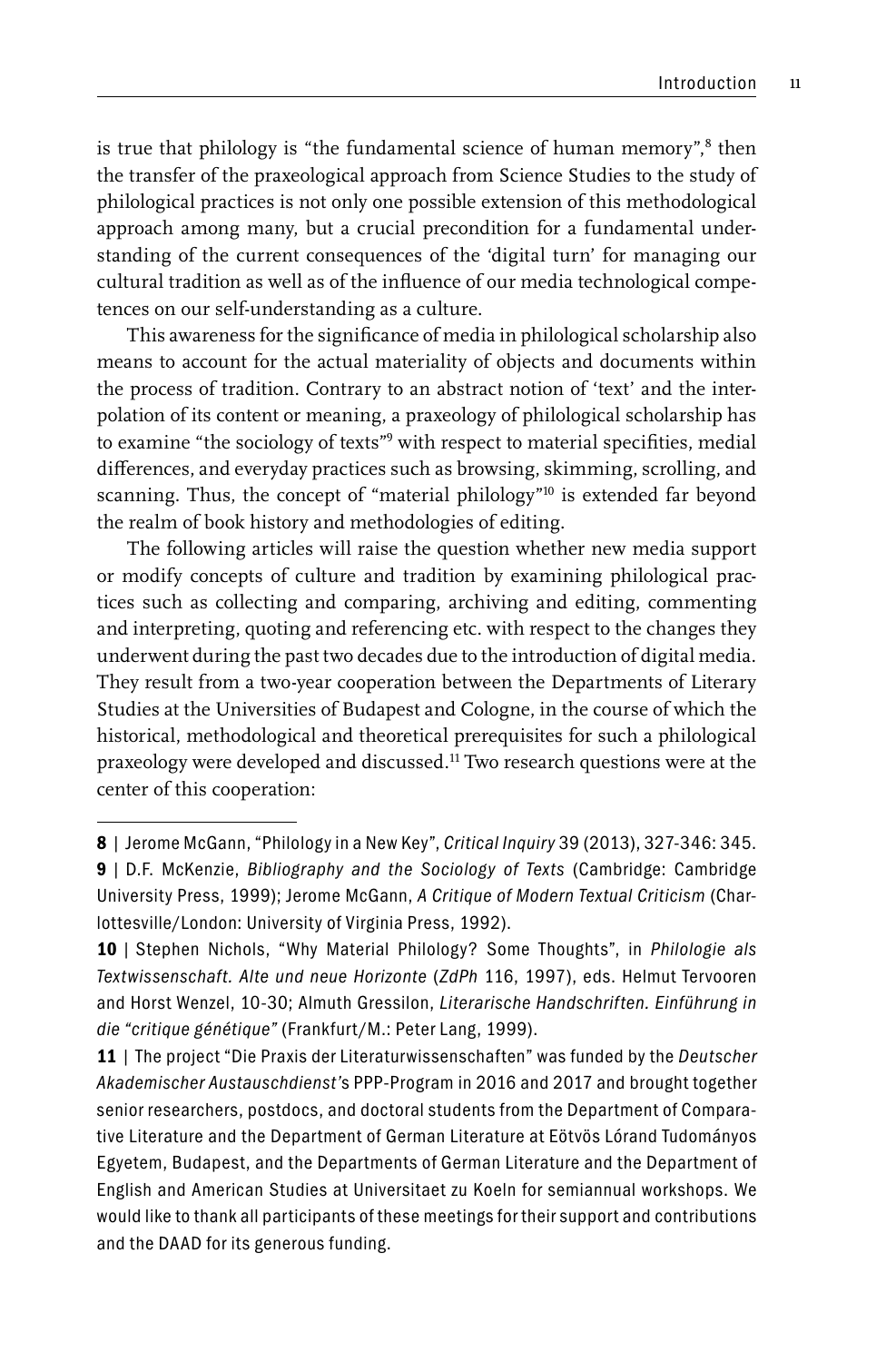1. What are the medial technologies and material appearances of what we will refer to as 'texts' in a digitized future? Does it change our notion of the literary artwork whether we read it on paper or on an electronic reader? Do new technologies of marking, referencing, quoting, and excerpting texts change the way we understand, interpret, use, and functionalize our textual heritage? Does it change our notion of a scholarly edition whether we have to look up numerous heavy volumes in a library or search for references online? And, through this simplified access: will digital media also transgress the border between academic and non-academic practices of reading and writing? It seems likely that computer technology will not replace 'paper culture' entirely but create an awareness of the historical role and ongoing function of using paper inside and outside the academia. But how do we avoid merely repeating the myths and fetishes of 'paper authenticity' and 'close reading'? Maybe the future for paper based media such as the book and paper based practices such as collecting will migrate into new contexts and forms of use that seem irritating only from a traditional point of view.

2. Which changes of practices connected to working with texts can be observed in the light of the digital turn in the Humanities? Since new media technologies never simply continue the *modus operandi* of old ones but rather implement fundamental changes in structures of communication as well as concepts of culture, knowledge, and art, new methods (e.g. quantitative analysis), formats (e.g. the digital catalogues), and institutions (e.g. divisions for Digital Humanities) have to be analyzed with respect to the transformation of practices, theories, and concepts within our routines of editing, analyzing, and teaching historical texts: What are the standards that scholars have to meet in order to successfully produce valid statements within a digitized scholarly community? How are authorities, categories, and methods implemented and canonized (or replaced) in the field? Will qualitative rereadings of selected texts still be a viable option for scholarship and teaching or will we have to contextualize these readings with the large data pools digital archives provide? Can we (and should we at all) maintain our understanding of humanities scholarship as a mode of aiming for the exemplary instead of for totality?

It may well be that computers will simply transfer the material sources, textual formats, and routines of reading from the paper realm into the digital one, so that eventually the formats of cultural tradition and philological communication are going to be similar *on* and *off* paper (as can already be observed on the e-book market). But it is also possible that entirely new arrangements of texts and reading may emerge (as some smart phone applications already suggest). Either way, this is the right time to take stock of both sides: Will cultural competences that evolved by using paper still be relevant in a computer age? Or will they become more and more obsolete once historical material will be available at all times to everybody? Is our notion of culture memory going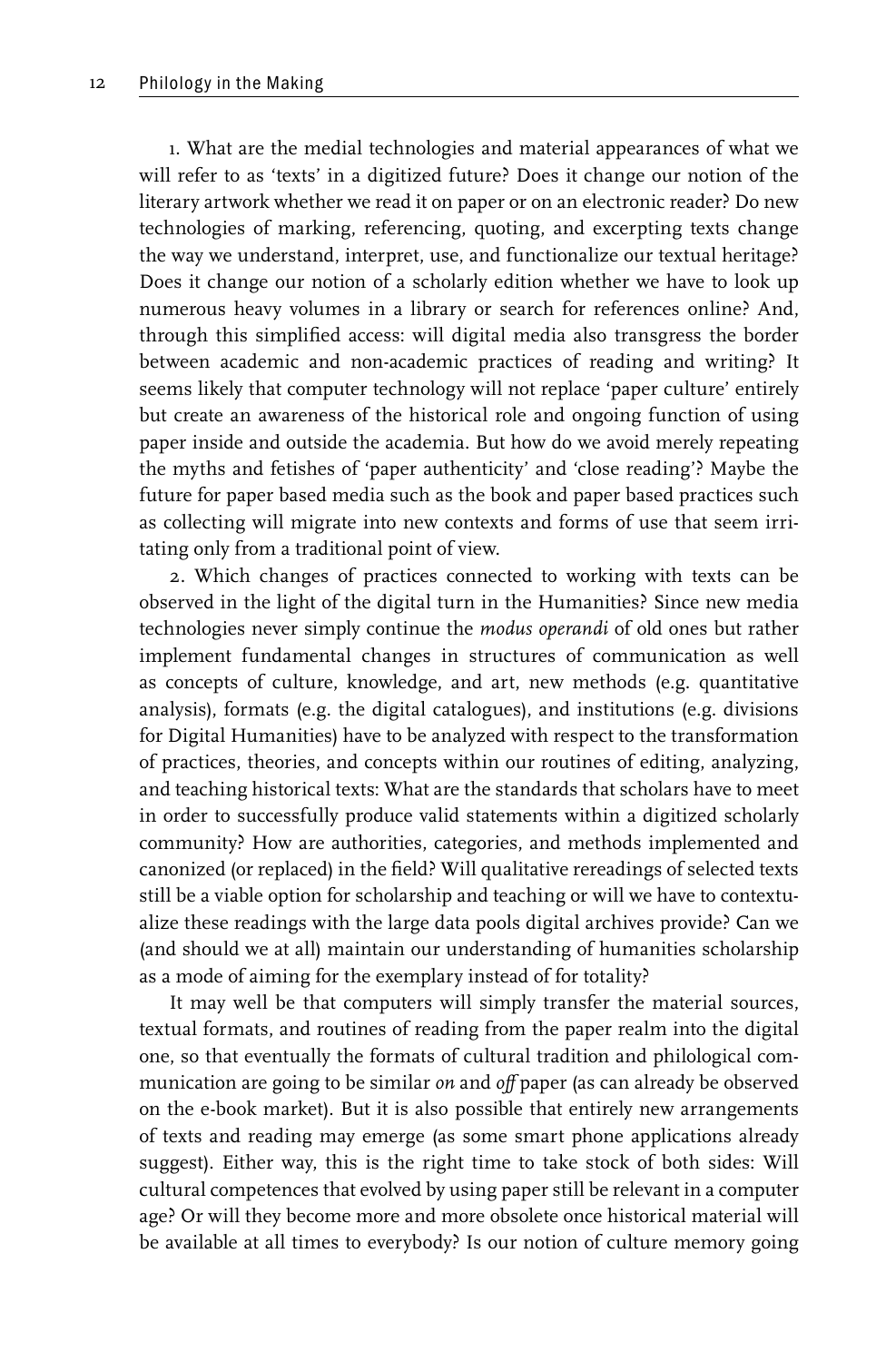to change once scholars realize it is not only based on great minds and ideas but rather on algorithms? How will the implementation of computer technologies (if not ubiquitous computing) recontextualize and maybe even change traditional paper-based practices of writing and reading, reconstructing and interpreting, or cross-referencing and applying knowledge?

Within the methodological framework of Science Studies, Actor-Network-Theory (ANT) seems especially useful for this approach because of its focus on semiotic structures: Latour is interested in the variety of scientific "inscriptions" and "paperwork" when he analyses the modes of "Drawing Things Together" *from* various sources of information *onto* the two-dimensional sphere of the written page.<sup>12</sup> That is to say, literary studies use paper and books not only as (historical) *objects*13 but also as *tools* of scholarly writing14 when they reconstruct and interpret written material of the past. Therefore, besides the *Laboratory Life* that Latour/Woolgar analyzed as a system of various types of "literature" in their study from 1979,15 there is a *Library Life*<sup>16</sup> to be discovered as paper based institutions of knowledge undergo fundamental media changes, i.e.: fundamental changes within their network of materialities and agents.

To be sure: the debate about philology has been dominated by an ongoing diagnosis of changes, turns, and crises long before the advent of digitized text analysis (and probably ever since philology was introduced at Universities in the late eighteenth century). But the following articles will neither focus on the history of various philological disciplines nor on the constitution of what has been recently labeled "metaphilology", i.e. a philological analysis of historical positions within literary studies.17 Neither is it going to contribute to the impressive number of manifestos on the "Return to Philology", on its redefinitions as "New", "Post", or "Future Philology", or to the debate on "Rephilologisierung" in Germany.18 And they will not follow sociological approaches that reconstruct

<sup>12</sup> | Bruno Latour, "Drawing Things Together", in *Representation in Scientific Practice,*  eds. Michael Lynch and Steve Woolgar (Cambridge: MIT Press, 1990), 19-68.

<sup>13 |</sup> Christian Benne, Die Erfindung des Manuskripts. Zur Theorie und Geschichte liter*arischer Gegenständlichkeit* (Frankfurt/M.: Suhrkamp, 2015).

<sup>14</sup> | Michael Hagner, *Zur Sache des Buches* (Göttingen: Wallstein, 2015).

<sup>15</sup> | Bruno Latour/Steven Woolgar, *Laboratory Lives. The Construction of Scientific Facts* (Princeton: Princeton University Press, 1979).

<sup>16</sup> | Friedolin Krentel e.a., *Library Life. Werkstätten kulturwissenschaftlichen Forschens* (Lüneburg: meson press, 2015).

<sup>17</sup> | Pascale Hummels (ed.), *Metaphilology. Histories and Languages of Philology* (Paris: Philologicum, 2009).

<sup>18</sup> | Paul de Man, Paul, "The Return to Philology", in *The Resistance to Theory* (Minneapolis: University of Minnesota Press, 1986), 21-26; Jonathan Culler, "The Return to Philology", in *Journal of Aesthetic Education* 36 (2002), 12-16; Edward Said, "The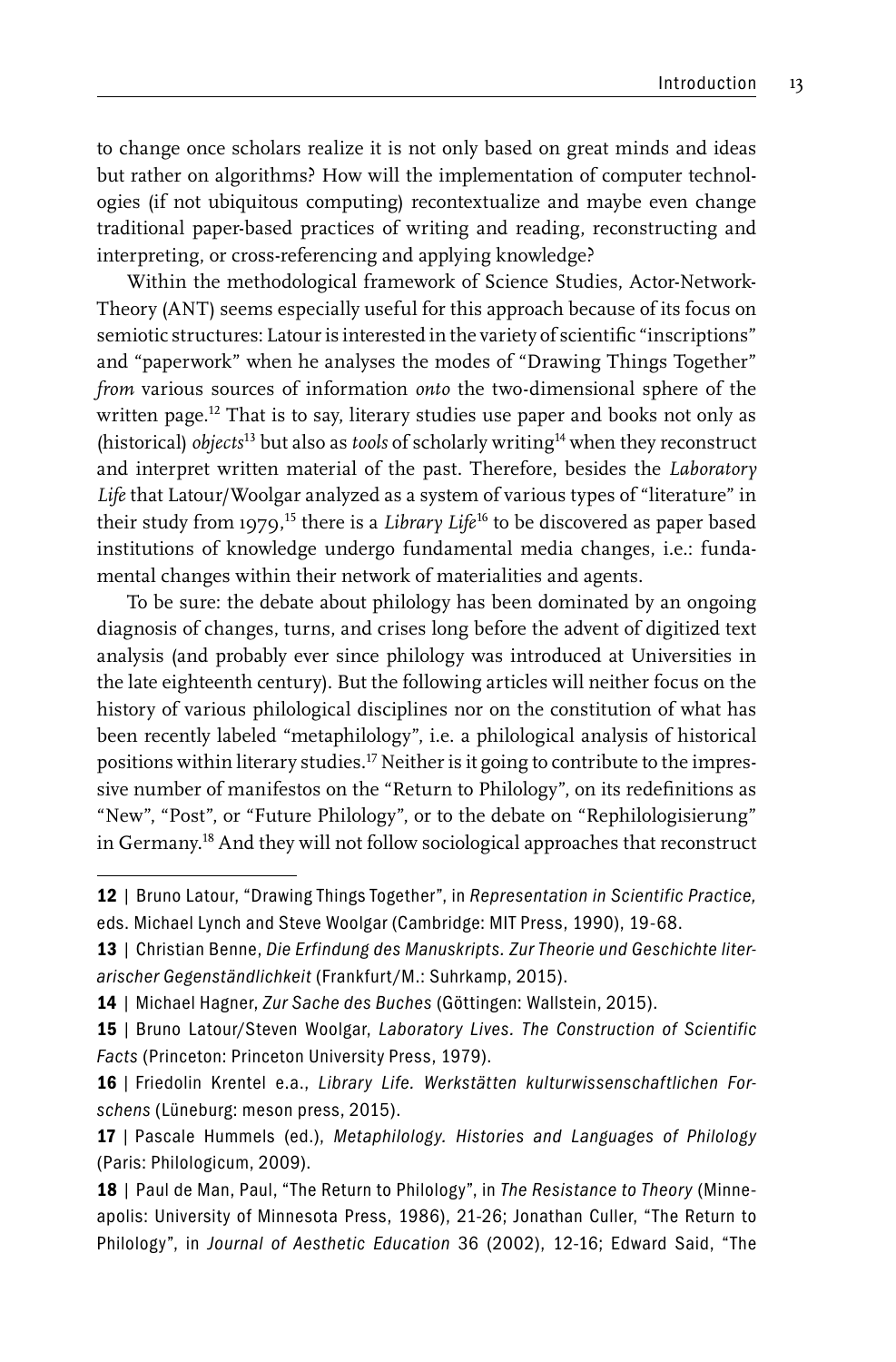the process of scholarly knowledge making, but in doing so are focused on hierarchies and economic interests within institutionalized humanities<sup>19</sup> and only reluctantly extended to the analysis of practices.<sup>20</sup> Considering the practices of Digital Humanities as a challenge for philological knowledge is still an open field of research today: Computational Philology has been almost exclusively promoted programmatically<sup>21</sup> and hardly ever contextualized historically,<sup>22</sup> let alone praxeologically.<sup>23</sup>

On the basis of these considerations, the following essays deal with four overarching topics: With regard to the *theory* of philology, Hanjo Berressem proposes to reflect on the changing media environments of reading within the framework of an ecology of philology and to ask about the respective technical framings of producing meaning. Marcus Krause pursues the way in which the concept of 'philology' has become a label for the appropriate handling of texts, even though there is no stable theory of philology in the history of philology, but merely changing relations between theory and philology. Finally, Björn Sonnenberg-Schrank asks how the establishment of Digital Humanities as a promising label was able to assert itself against this background by alluding to the old myths of totality and completeness, which can be evaluated

Return to Philology", *Humanism and Democratic Criticism* (New York: Columbia University Press, 2004), 57-84; Matthew Restall, "A History of the New Philology and the New Philology in History", *Latin American Research Review* 38 (2003), no. 1, 113-134; Michelle Warren, "Post-Philology", in *Postcolonial Moves. Medieval through Modern*, ed. Patricia C. Ingham and Michelle Warren (New York: Palgrave, 2003), 19-45; Sheldon Pollock, "Future Philology? The Fate of a Soft Science in a Hard World", in *Critical Inquiry*  35 (2009), 931-961; Walter Erhart (ed.), *Grenzen der Germanistik: Rephilologisierung oder Erweiterung?* (Stuttgart: Metzler, 2004).

<sup>19</sup> | Pierre Bourdieu, *Homo Academicus* (Paris: de Minuit, 1984); Peter J. Brenner, *Geist, Geld und Wissenschaft. Arbeits- und Darstellungsformen von Literaturwissenschaft* (Frankfurt/M.: Suhrkamp, 1993).

<sup>20</sup> | Peter Burke, "The Cultural History of Intellectual Practices", in *Political Concepts and Time. New Approaches to Conceptual History,* ed. Javier F. Sebastián (Santander: Cantabria University Press, 2011), 103-128.

<sup>21 |</sup> Starting with J.F. Burrows, "'Delta': A Measure of Stylistic Difference and Guide to Likely Authorship", in *Literary and Linguistic Computing* 17 (2002), 267-287; cf. Jerome McGann, *Radiant Textuality. Literature after the World Wide Web* (New York: Palgrave, 2014).

<sup>22 |</sup> David I. Holmes, "The Evolution of Stylometry in Humanities Scholarship", in: *Literary and Linguistic Computing* 13 (1998), 111-117.

<sup>23</sup> | Vivian Lewis e.a., *Building Expertise to Support Digital Scholarship: A Global Perspective* (Council on Library and Information Resources, 2015).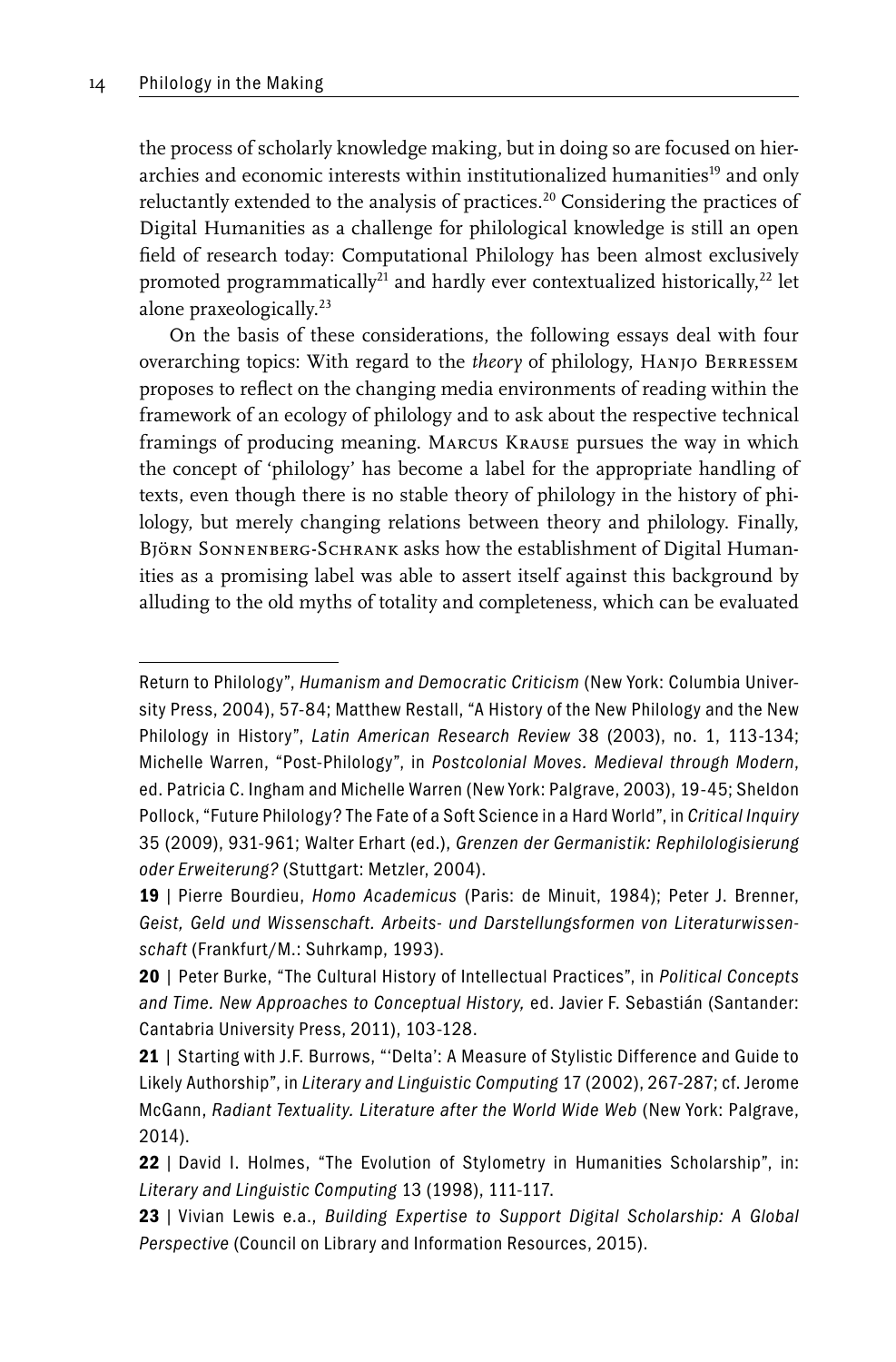negatively as a pathological hoarding as well as positively as a dissolution of boundaries in shape of 'cyborg philology'.

With regard to the concept of *materiality*, Ádam Rung reminds us that classical philology never disposed of original autographs anyway and instead followed the ideal of 'pure text' – a dematerialization that is currently drawn into question by Digital Humanities and their ability to visually depict the materiality of texts. NICOLAS PETHES refers to the fundamental material basis of philological research before textual structures or digital storage media, paper, which in contemporary cultural studies becomes the focus of interest at the very moment when it threatens to transfer to a paperless culture. As Livia Kleinwächter shows, the next genetic stage corresponding to paper is manuscripts, which in the eighteenth and nineteenth centuries became both a reference point for the invention of authorship as for the historicist fetishization of authentic documents, and whose materiality still represents a boundary point for philological interpretation today. CHARLOTTE JAEKEL reconstructs how, in the 19th century, this knowledge of the materiality of culture was made more and more invisible, thus preparing the ground for methods in Science Studies that aim at revealing the inscription apparatuses of knowledge by way of 'reverse blackboxing'. In closing, JÚLIA TÓTH-CZIFRA asks what significance traditional paper technologies still have in today's digitally supported editing practices and discusses practices archiving preliminary stages of the edited texts in digital databases.

With regard to the *practices* of philology, MATTHIAS BICKENBACH points to the practice of browsing as an approach to books that does not simply aim at decoding meaning and that cannot simply be reproduced digitally. It is therefore not the status of the text itself that changes through digitalization, but only the way in which it is used, i.e. the media differentiated body techniques of reading, which reconstitute the text anew in every reading event. CHARLOTTE Coch reconstructs technically supported reading and memorizing techniques using the example of the slip box that Hegel still uses as an encyclopaedia of the mind but is reconceptualized by Niklas Luhmann as an active communication partner. Gábor Mezei deals with the complementary question of the operation of writing and analogizes it with the spatial design of maps, insofar as writing not only sketches a topography of signs, but is also structured by the gaps between them and can thus be revealed as a grid of interruptions. JULIA NANTKE concludes the section with a description of the mutual relationship between traditional philological practices and new digital technologies.

The last section is devoted to this interrelationship with a view to the new possibilities, but also to the implicit limitations of philological practice through digital *technologies*: In the sense of blackboxing, GABOR PALKÓ argues that the computer also generates a blind spot of research, especially since computer surfaces simulate old media practices. DANIEL KOZÁK, on the other hand,